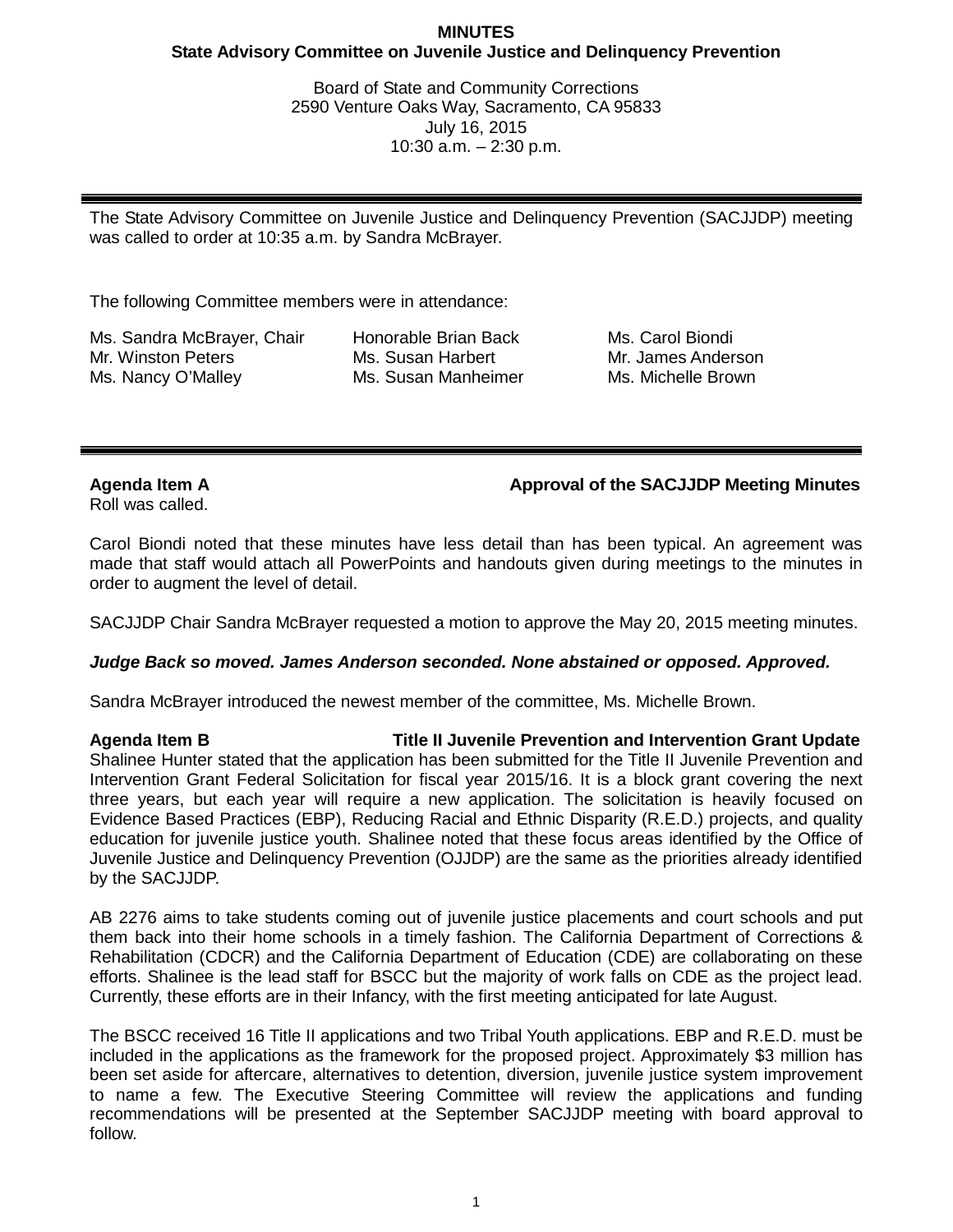**Agenda Item C Reducing Racial and Ethnic Disparity Subcommittee-Update on Georgetown** California's application to the Georgetown R.E.D. certificate program was accepted. The team participating in this program is comprised of Ms. Sandra McBrayer, Judge Back, Mary Jolls, Shalinee Hunter, and Collen Curtin. The Capstone project will involve undertaking an inventory within the BSCC that looks across divisions at possible practices and tasks that may impact communities of color. This opportunity allows for BSCC to better understand the implications of race on day to day efforts of the organization and the implications to the field in developing best practices and initiatives in alignment with reducing R.E.D.

**Agenda Item D Judge George Timberlake Presentation - SACJJDP Roles & Responsibilities** SACJJDP Chair introduced Judge George Timberlake and provided committee members with a handout related to his background and experience (Attachment A). Judge Timberlake described his experience working in the juvenile justice system in Illinois where, as a juvenile court judge, he discovered the importance of trauma-informed response and interdisciplinary collaboration. In 2009, he was appointed to the Illinois State Advisory Group (SAG), which at that time had 25 members but only about 4-5 active members. See Attachments B & C for handouts provided by Judge Timberlake.

Once appointed to the Illinois SAG, Judge Timberlake immediately set about making changes, including the following:

- Gained support of the Governor to appoint new members,
- Sent an Illinois team to Georgetown,
- Committed to funding results-based programs and services,
- Shifted the focus to setting policy and prioritizing systems improvements,
- Built collaboratives with community partners and legislative allies,
- Retained a good Public Relations person, and
- Funded the University of Illinois to develop and maintain the Statewide Detention Data System.

Taken together, these steps resulted in significant improvements in Illinois' juvenile justice system. Examples of those improvements include:

- 1) Standardized the handling of sex offenders,
- 2) Reduced percentage of probation violators in juvenile detention facilities,
- 3) Raised age of juvenile jurisdiction,
- 4) Stopped a transportation bill that would have increased the number of juvenile detentions,
- 5) Improved the expungement policy, and
- 6) Made positive changes to the restorative justice policy.

Judge Timberlake then delivered a presentation entitled "Educating Legislators and Policy Makers: Illinois Juvenile Justice Commission," which is included as Attachment D. Judge Timberlake used the Illinois SAG's adoption of treatment interventions for sex offenders as an example of how that state's SAG was able to move policy in the direction of data driven decision making. His presentation initiated a discussion amongst committee members and BSCC Chair Linda Penner regarding difficulties of handling sex offenders.

SACJJDP Chair McBrayer asked for any public comment and three members of the public spoke in support of the SACJJDP's role in policy development and the importance of that role.

# **Agenda Item E Chair and BSCC Updates**

Chair Updates: Chair McBrayer stated that the annual Coalition for Juvenile Justice(CJJ) conference was in Washington D.C.in June and that James Anderson was elected the Western Region representative for the CJJ Executive Board. Chair McBrayer also recognized BSCC Staff Shalinee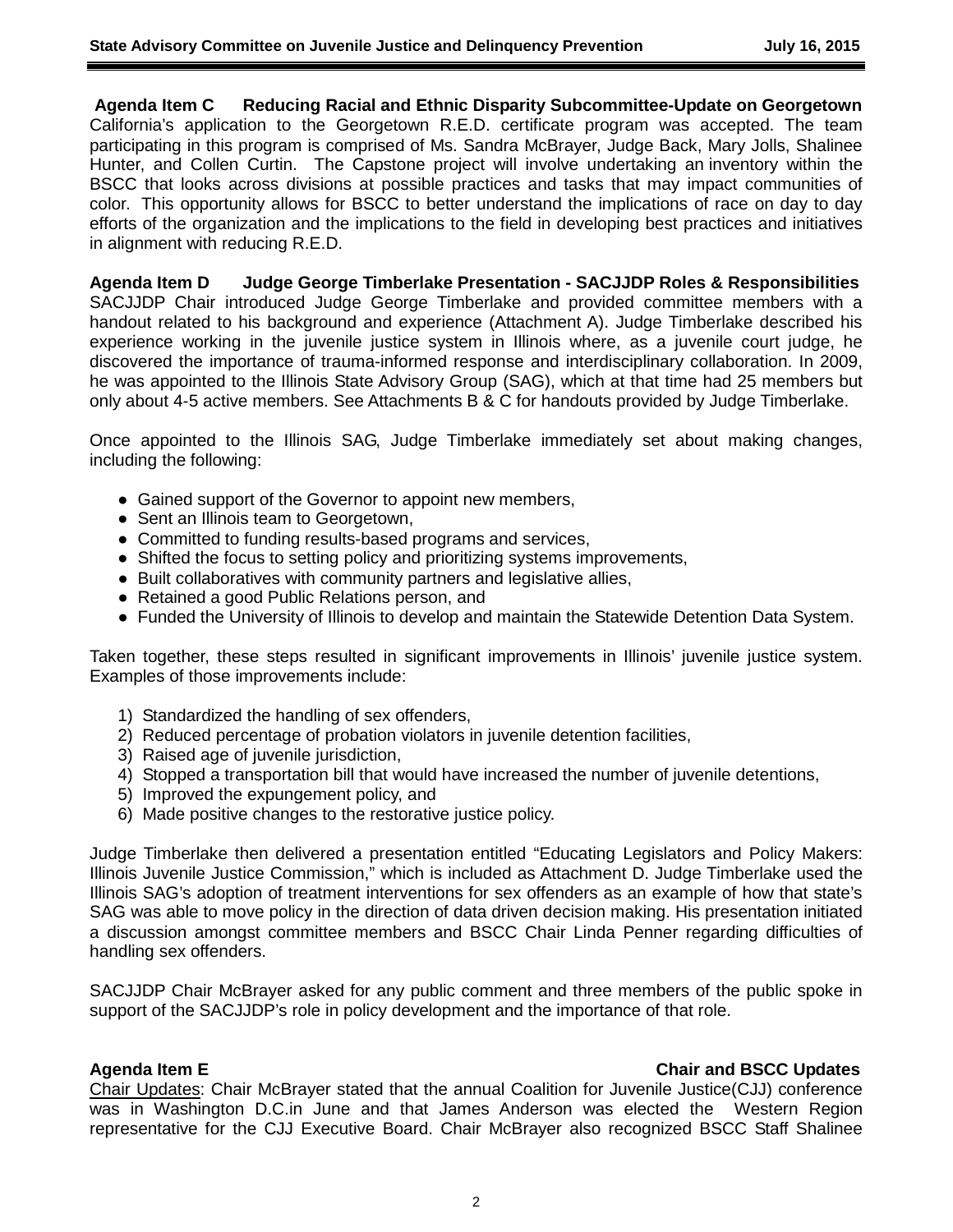Hunter for her work as the past National R.E.D. coordinator and her work as the California R.E.D. Coordinator and acknowledged all of the national recognition for her in that capacity.

BSCC Updates: BSCC Chair Linda Penner stated that BSCC management attended four PICO meetings across the state. She went on to say that there has been a reduction in juvenile detention within the state. Furthermore, Chair Penner stated that California will be unveiled as a pilot program for Medi-Cal eligible individuals to go into residential treatment. Chair Penner stated that the BSCC is working on Assembly Bill 1056, which provides a framework around Proposition 47. The BSCC will be going out to six different locations once the current legislative year ends to host regional meetings to provide information and seek public input regarding Proposition 47.

Funding Updates: Chair McBrayer stated that the California Senate Public Safety Committee set aside \$6 million for funding to assist law enforcement in their interaction with communities of color. The funding will be administered by the BSCC to look at law enforcement and their interaction with communities of color. Chair Penner stated that the Executive Steering Committee for this funding will be created at a later date. Carol Biondi asked if someone from the R.E.D. committee, or if staff of the R.E.D. committee can be appointed to that new ESC. Linda Penner indicated that is a staffing issue but assured the committee that BSCC will utilize its internal expertise.

Chair Penner stated that another \$4 million in funding for community recidivism reduction grants is coming to the BSCC this year. Last year the BSCC received \$8 million and this year an additional \$4 million will be available. Chair Penner also mentioned that the Mentally Ill Offender Crime Reduction Grant is a receiving an additional \$1.7 million for Solano, El Dorado and Nevada on the adult side, while Tuolumne will receive funding on the juvenile side.

Legislation: BSCC Board Member David Steinhart stated that Assemblyman Marc Stone is carrying a cleanup bill (AB 666) to last year's automatic juvenile record sealing legislation to better clarify the process and parameters and to add probation to the list of agencies that can access a sealed record.

#### **Agenda Item F Juvenile Justice Data Working Group**

BSCC Staff Colleen Curtin cited the legislation that created the Juvenile Justice Data Working Group (JJDWG) and identified the Group's mandate as improving, updating, and modernizing juvenile justice data systems in California. Colleen explained that the first task of the JJDWG was to streamline and consolidate reporting requirements for the Youthful Offender Block Grant and Juvenile Justice Crime Prevention Act programs. That has been done and recommendations from the JJDWG were submitted to the BSCC Board. The Board is awaiting information from the Department of Finance and Governor's Office before taking action on the recommendations. In the interim, the JJDWG is proceeding with its main task of identifying ways to improve juvenile justice data overall. The group is mandated to submit a report to the Legislature in January 2016 containing its recommendations in this area. As part of the discussion about data, Sandra McBrayer stated that the SACCJP has flexibility to put aside funding for data and has done so in the past.

### **Agenda Item G Review of Proposed Legislation**

BSCC Staff Kimberly Bushard described the process by which BSCC creates the legislative reports it provides to the SACJJDP. Kimberly also pointed out that the legislative report prepared by David Steinhart on behalf of Commonweal will routinely be included with agenda packets. Kimberly advised the committee that July 17th will be the last day for committees to meet and report bills and that the Legislature's summer recess will be from July  $17<sup>th</sup>$  through August 17th.

Noting the earlier mention of Proposition 47, BSCC Deputy Director Mary Jolls asked the committee if there were any further questions and interest in discussion around that item. Hearing none, Chair McBrayer proceeded to the next item.

# **Agenda Item H Proposition 47 Update**